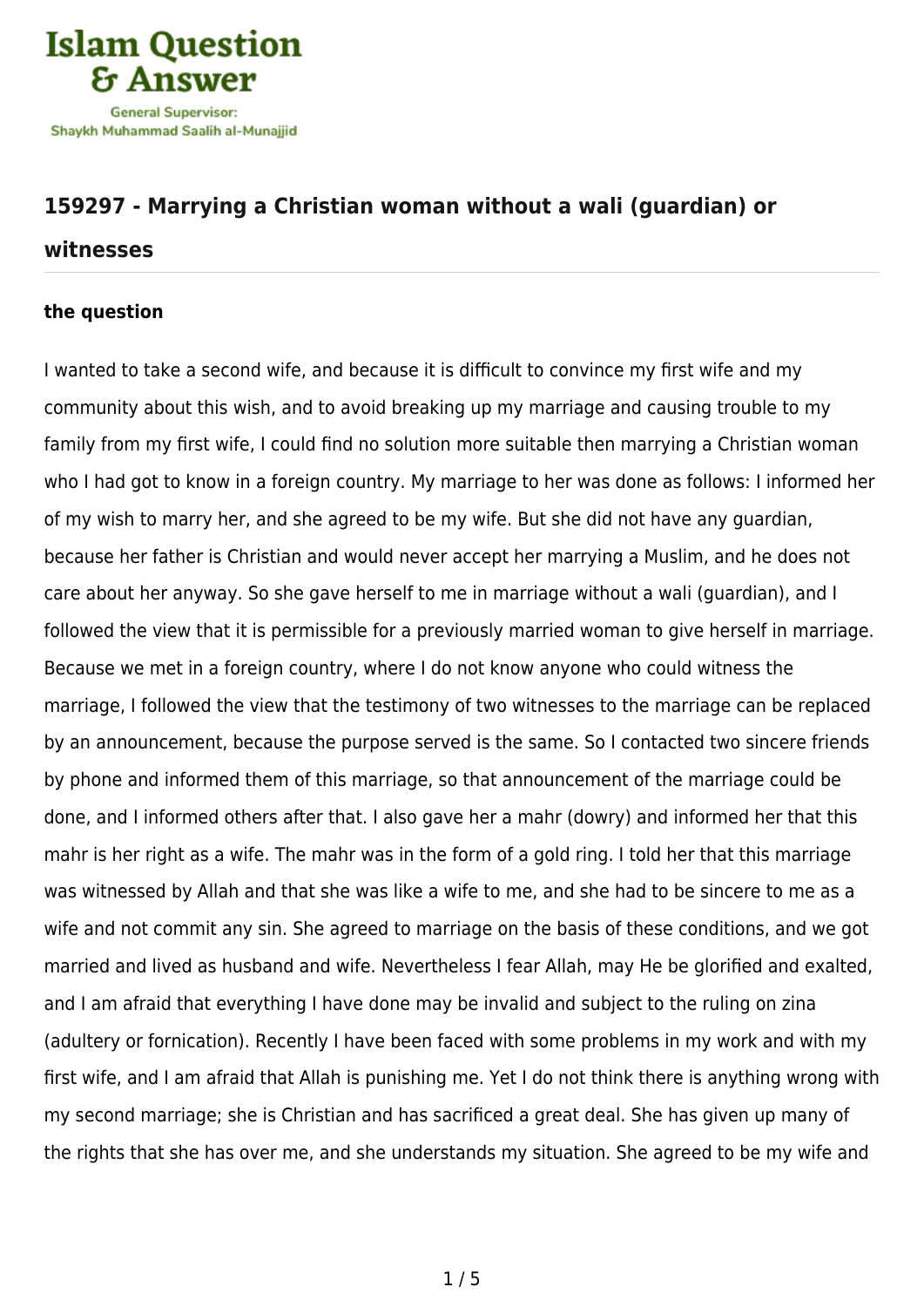

she obeys me in what I have asked of her. I hope that there is nothing wrong with this second marriage of mine, even though I know that it goes against the conditions of marriage on which there is scholarly consensus, but I followed the opinions of respectable scholars. What is your opinion?

## **Detailed answer**

Praise be to Allah.

Firstly:

It is not permissible for a Muslim to follow whatever he wants of opinions, even if they were stated by some of the scholars, because by doing that he is following his whims and desires and is not following the laws of Allah.

Rather what he must do – if he is able to – is to follow the most correct opinion which is supported by shar'i evidence. If he is not able to weigh up which of the opinions is most correct, then he should ask someone whose knowledge and religious commitment he trusts, and follow the advice he gives him.

## Secondly:

For marriage to be valid, it is stipulated that the wali (guardian) of the woman be present, and it is not permissible for the woman to do the marriage contract for herself, because the Prophet (blessings and peace of Allah be upon him) said: "There is no (valid) marriage except with a wali." Narrated by Abu Dawood, 2085; classed as saheeh by al-Albaani in Irwa' al-Ghaleel, 1839. And he (blessings and peace of Allah be upon him) also said: "Any woman who gets married without the permission of her wali, her marriage is invalid, her marriage is invalid, her marriage is invalid." Narrated by Ahmad, 24417; Abu Dawood, 2083; at-Tirmidhi, 1102; classed as saheeh by al-Albaani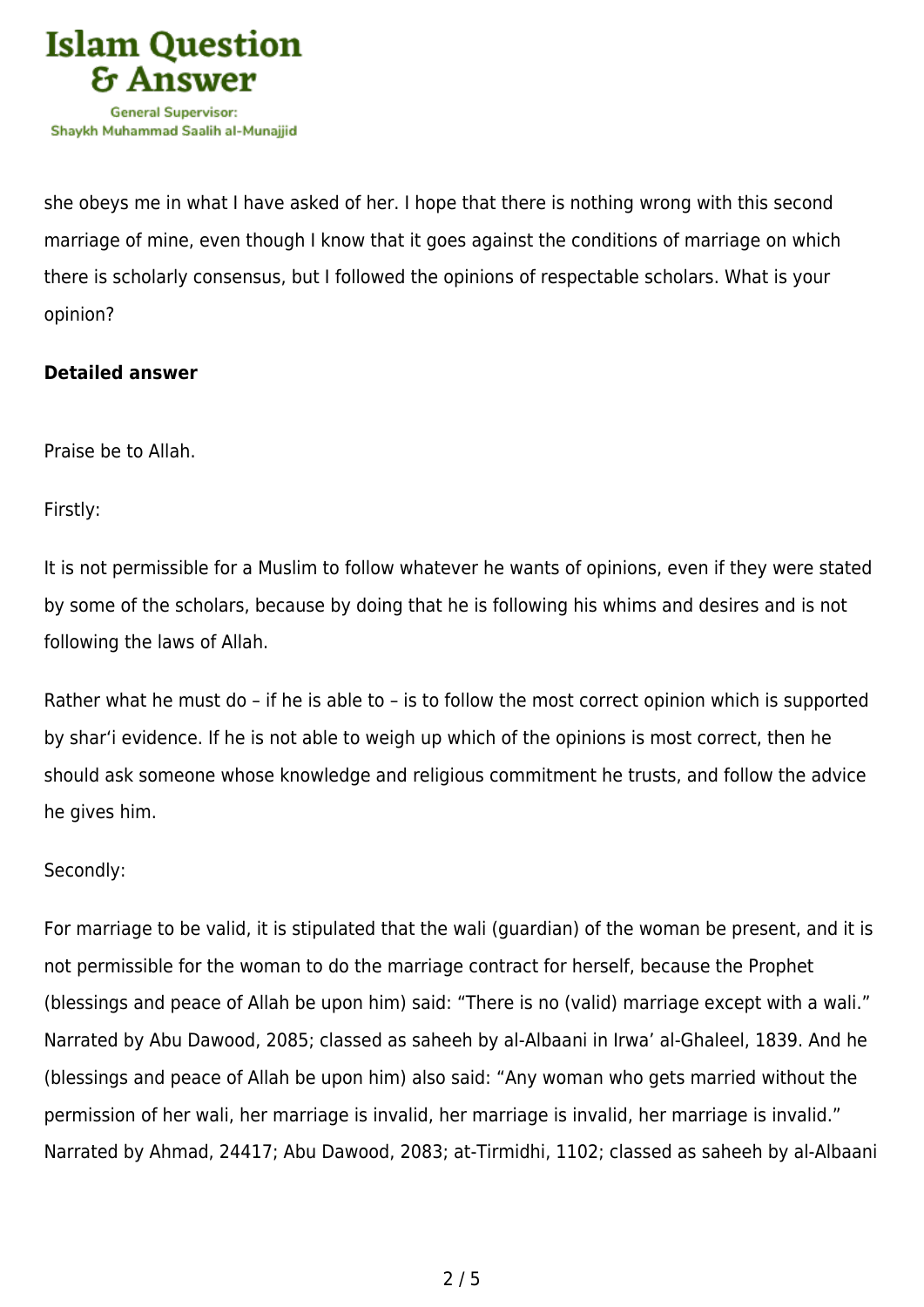

in Saheeh Abi Dawood.

In that regard it makes no difference whether the woman is a virgin or previously married.

Shaykh Ibn Baaz (may Allah have mercy on him) said:

One of the conditions of the marriage contract being valid is that it should be done by the wali (guardian), whether the woman is a virgin or previously married, because the Prophet (blessings and peace of Allah be upon him) said: "There is no (valid) marriage except with a wali." End quote.

Majmoo' Fataawa Ibn Baaz, 21/39

If her father did not agree to this marriage because he did not want her to marry a Muslim, then guardianship passes to the next closest of her guardians, such as her brother, then her paternal uncle. If all of them refuse, the head of the Islamic Centre in her city can give her in marriage; if that is not applicable, then the imam of the Jaami' mosque may do that.

The majority of scholars are of the view that the marriage contract is not valid except in the presence of two witnesses to the marriage contract, because the Prophet (blessings and peace of Allah be upon him) said: "There is no (valid) marriage except in the presence of the wali and two witnesses of good character." Narrated by al-Bayhaqi, 14086; classed as saheeh by al-Albaani in Saheeh al-Jaami', 13515.

Some of the scholars stipulated that the marriage must be announced publicly in order for it to be valid. According to these scholars, the announcement must come before consummation of the marriage. Telling two men about it does not constitute a public announcement.

Based on that, the marriage contract that you did is not valid, and you should not be intimate with her until after a new marriage contract which is done correctly, in accordance with the conditions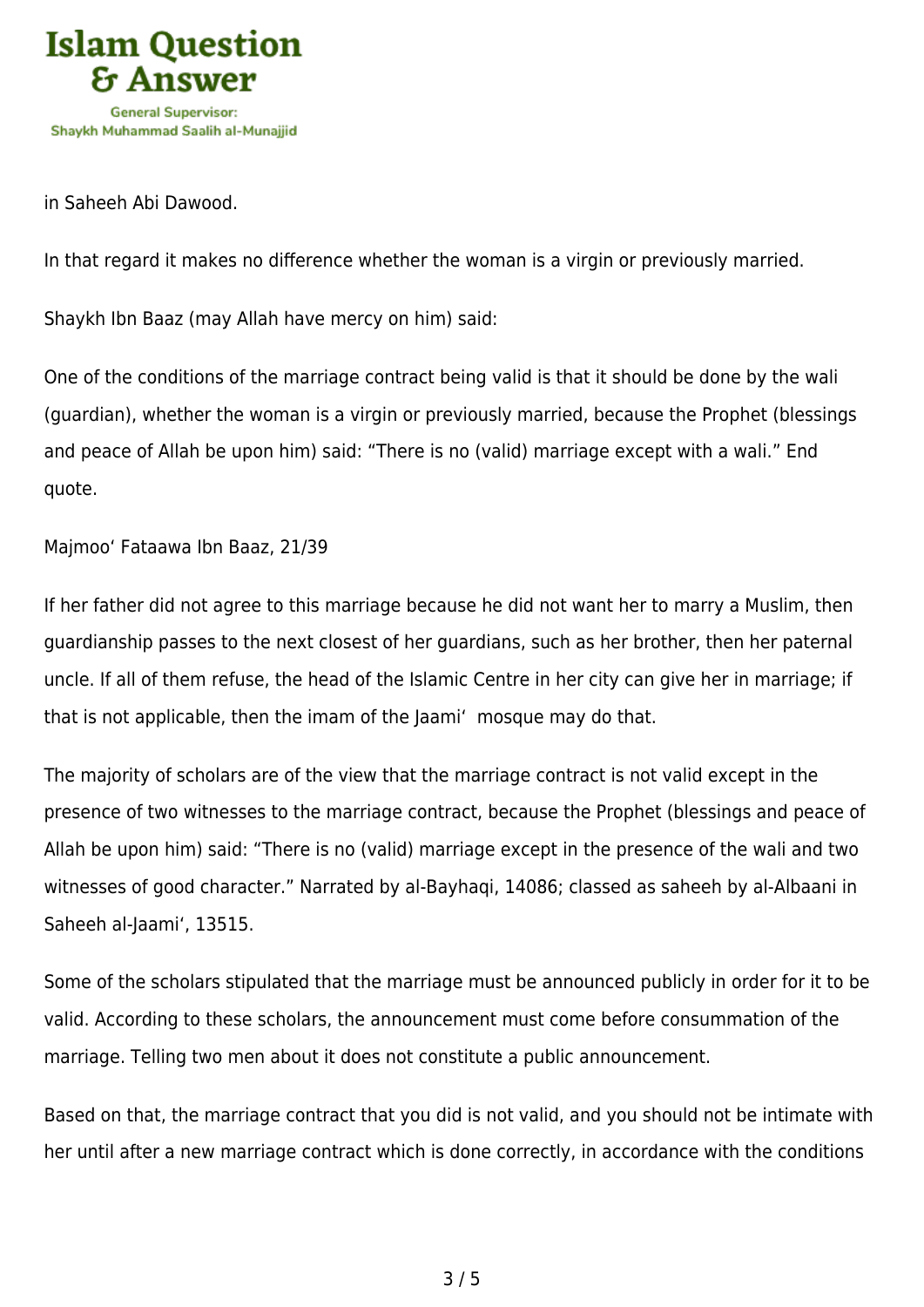

stipulated in sharee'ah.

The scholars of the Standing Committee for Issuing Fatwas was asked about a Muslim who marries a Christian woman without the permission of her guardian. They replied:

The marriage contract is not valid unless it is done in the presence of the wali and two witnesses of good character. It is not permissible for the woman to do the marriage contract for herself, because the Prophet (blessings and peace of Allah be upon him) said: "There is no (valid) marriage except in the presence of the wali and two witnesses of good character." And he (blessings and peace of Allah be upon him) said: "A woman cannot give another woman in marriage, and a woman cannot give herself in marriage." Based on that, the marriage contract mentioned in the question is not valid, and it must be done again with the wali of the woman.

A kitaabi (i.e., Jewish or Christian) woman may be given in marriage by her father. If he is not present or he is present but refuses, the closest of her male relatives on her father's side may give her in marriage. If they are not present, or they are present but refuse, the Muslim qaadi (judge) may give her in marriage; if there is no Muslim qaadi, then the head of the local Islamic centre may give her in marriage, because the shar'i evidence from the Qur'an and Sunnah indicates that. End quote.

Fataawa al-Lajnah ad-Daa'imah, 18/180-181

Shaykh Muhammad ibn Ibraaheem (may Allah have mercy on him) was asked about a man who married an Australian Christian girl in London, and the wife gave herself in marriage without the presence of a wali. There was no mention of the value of the mahr (dowry) in the marriage contract, and it was not attended by any witnesses apart from a Muslim man and a Christian woman who was the mother of the bride. In the wedding party there were some Christian girls and friends of the bride, along with the Christian registrar. Four years later, the wife became Muslim and she has two children from him. She is asking about the validity of her marriage contract; if it is